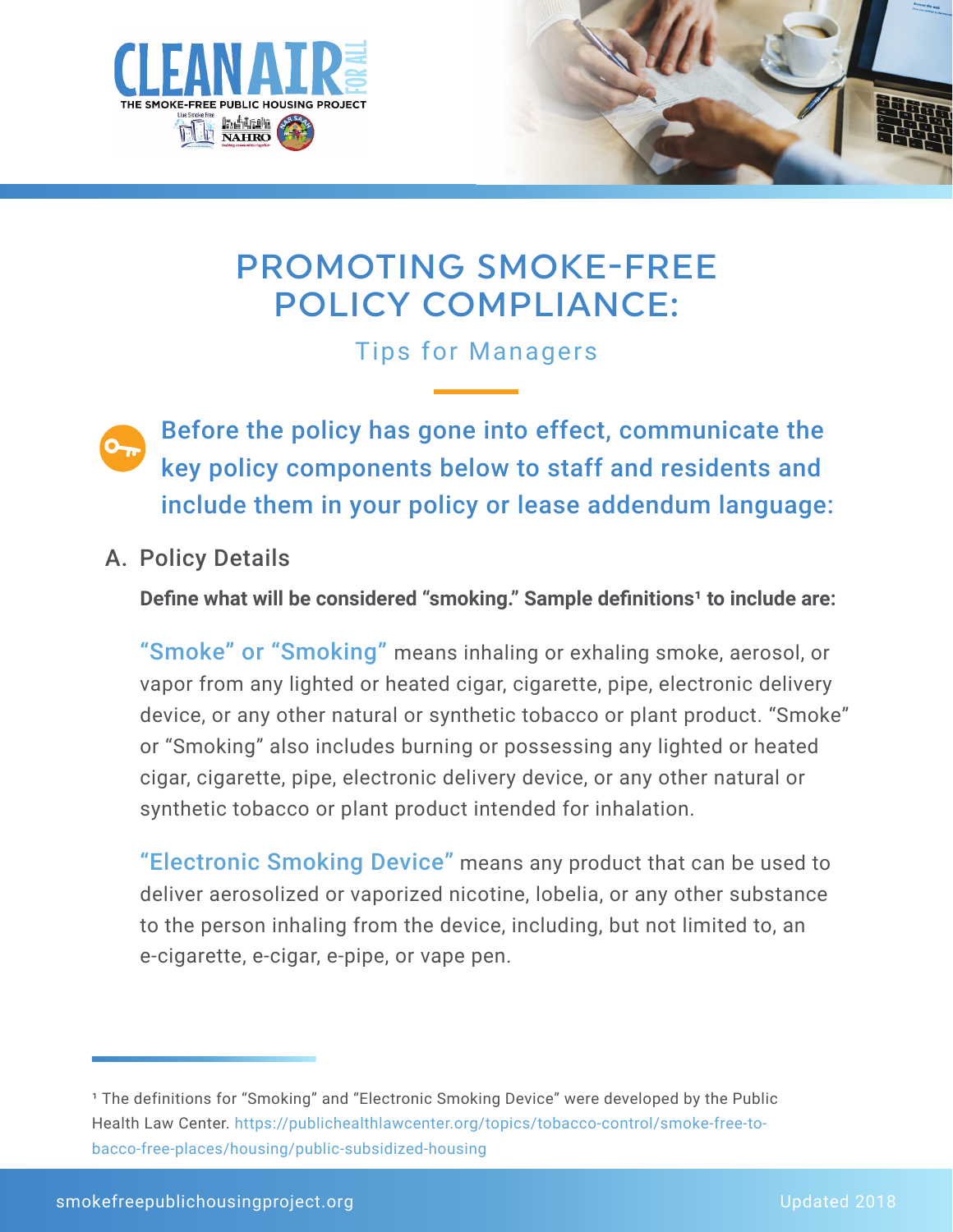#### **Outline Policy Coverage:**

To maximize the benefits of a smoke-free policy, your policy should cover 100% of the indoors and 25 feet from the building. For a stronger policy, consider including outdoor spaces like garages, playground areas, or the whole property.

#### B. What Will Count as a Violation

Explain what will count as an infraction. Sample infractions<sup>2</sup> to include are:

• Staff witnesses a resident, or a guest of a resident, service provider, relation, or other person smoking in a prohibited area



- Staff finds smoking-related damage to the interior of the unit, which could include burns, tobacco residue on walls and surfaces, clogged plumbing, or compromised ventilation caused by smoking product or products
- Evidence of smoking in a unit such as cigarette or other smoking product smells, cigarette ashes, smoke clogged filters, or damage to the walls or surfaces
- Staff sees a lighted or extinguished smoking product in an ashtray or smoking receptacle inside of a unit
- Repeated reports to staff of violations of the smoking policy by third parties

#### C. Enforcement Steps

HUD recommends that PHAs utilize a graduated enforcement plan with at least three steps. Steps should include written warnings and opportunities to meet with PHA staff. At each meeting, culturally appropriate information should be provided about the goals of the policy, how to comply, and where support is

² This language was inspired by the Lawrence-Douglas County Housing Authority's Smoke-Free Policy.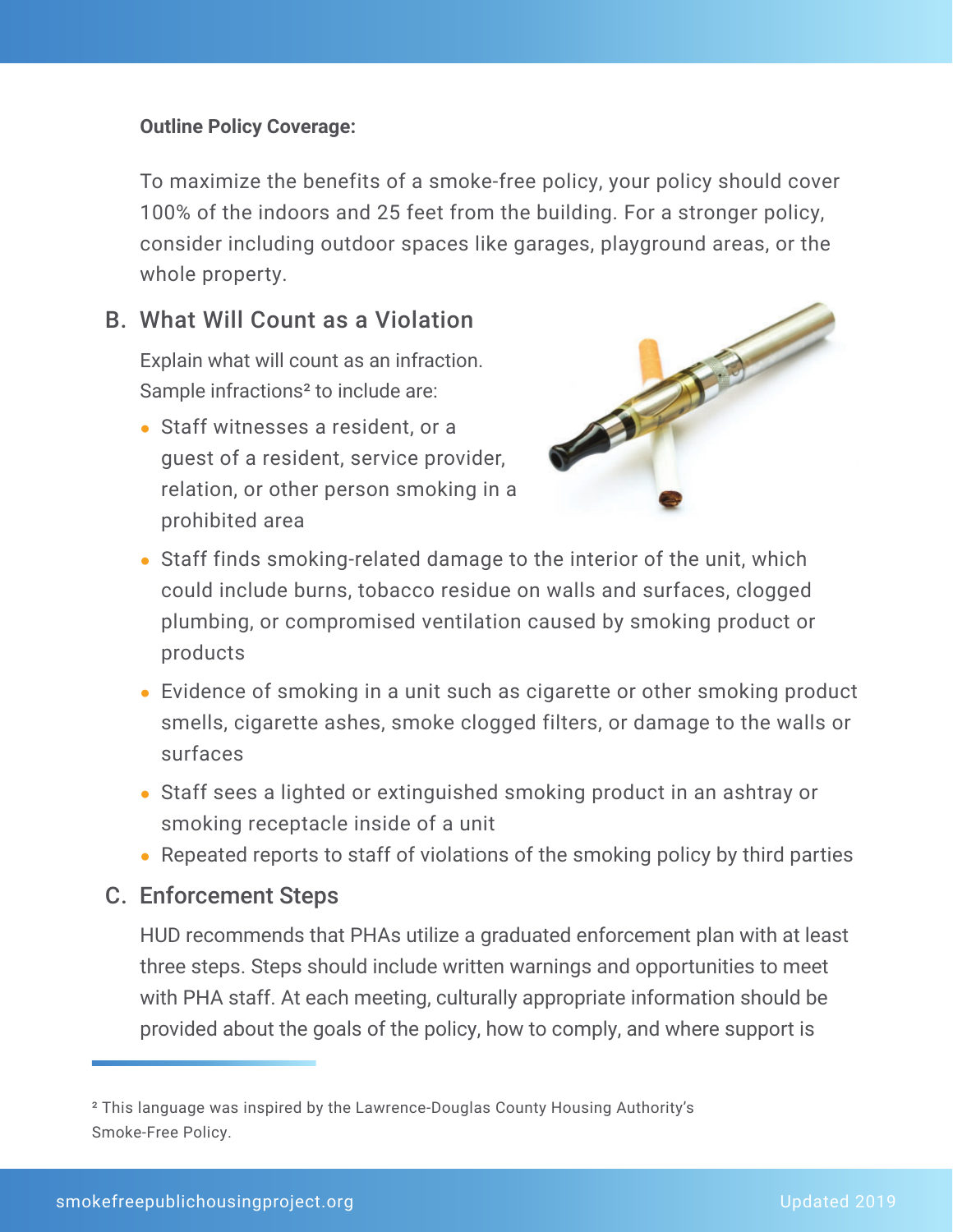available. Consider including an option for remediation. For example, a violation will be removed from a resident's record if they attend a smoking cessation class. Sample graduated enforcement steps<sup>3</sup> to include are:

First Violation: Verbal warning, cessation materials, and meeting opportunity

Second Violation: Written warning, cessation materials, resident service referral, and meeting

Third Violation: Written warning, cessation materials, resident service referral, and meeting

Fourth Violation: Notice to vacate with option to remedy, cessation materials, resident service referral, and meeting

Fifth Violation: 10-day notice without the option to remedy

## Shortly before and after a policy has gone into effect, perform these on-site activities to foster a smooth transition:



³ This language was inspired by the enforcement plan for Home Forward, Portland, OR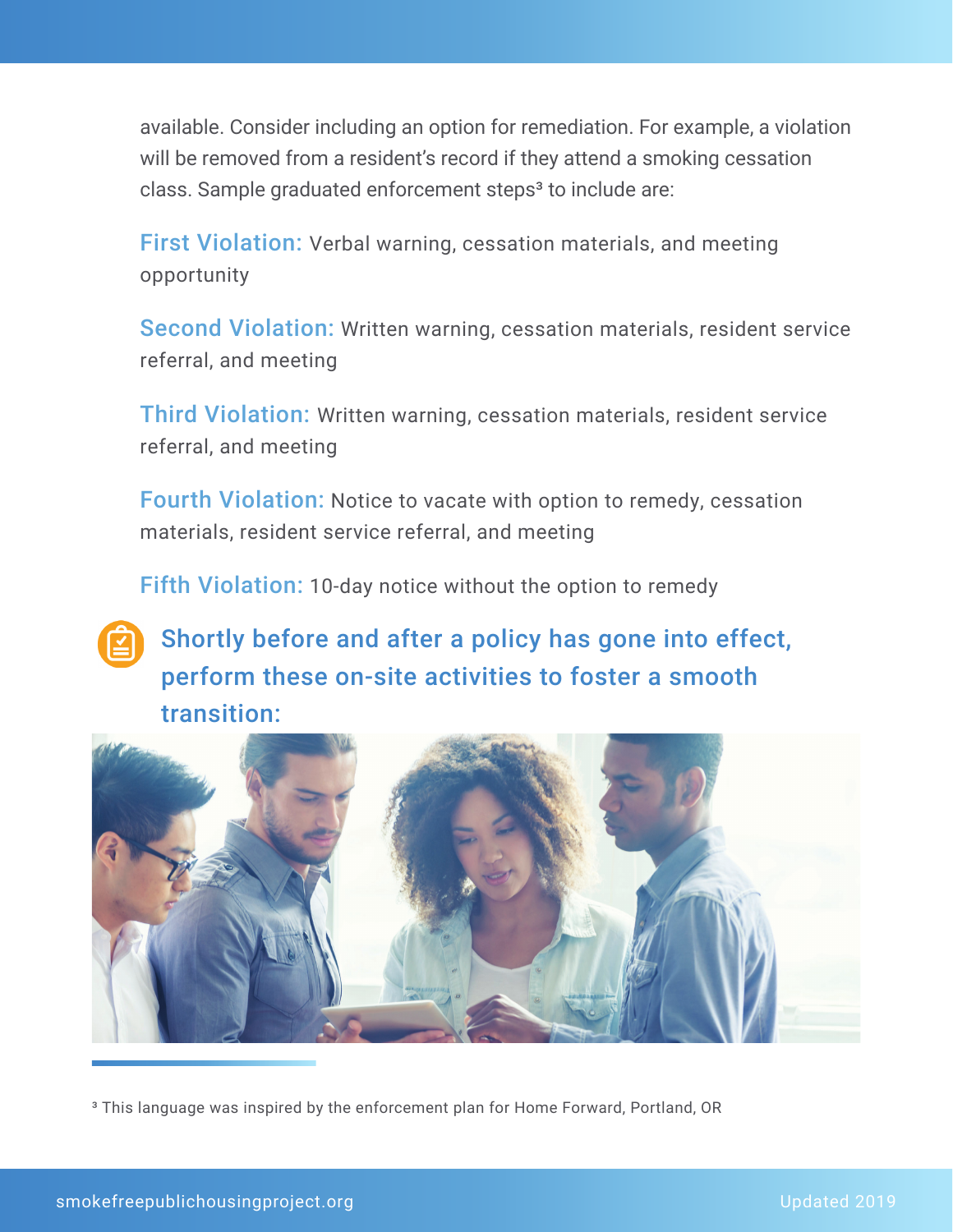### A. Educate Onsite Staff

Everyone working on the property should be aware of the policy details, what counts as a violation, and the enforcement protocol. This includes management, maintenance staff, and social services staff.

#### B. Meet with Residents

Resident meetings are great opportunities to gather feedback, discuss the benefits of going smoke free, how violations will be handled, and answer questions about the policy.

#### C. Provide Educational Resources

Offer information on the benefits of smoke-free policies and available cessation resources in the management office and community spaces.

#### D. Post Signage

Display signage anywhere on the property that you don't want smoking to occur. Ask your local smoke-free housing program or health department if free signage is available. Find a smoke-free housing program or access printable signage at www.smokefreepublichousingproject.org.

#### E. Utilize Appropriate Messaging

Employ positive, culturally-appropriate messaging. Emphasize that a smoke-free policy promotes a "healthier, safer, cleaner living and work environment" and is based on the activity of smoking in the building, not a person's status as a smoker.

#### F. Inform Residents

Communicate the policy details and timeline frequently. Advertise it in multiple formats to accommodate various learning styles.

#### G. Distribute In-Unit Reminders

Providing giveaways (like key chains or refrigerator magnets) are good daily